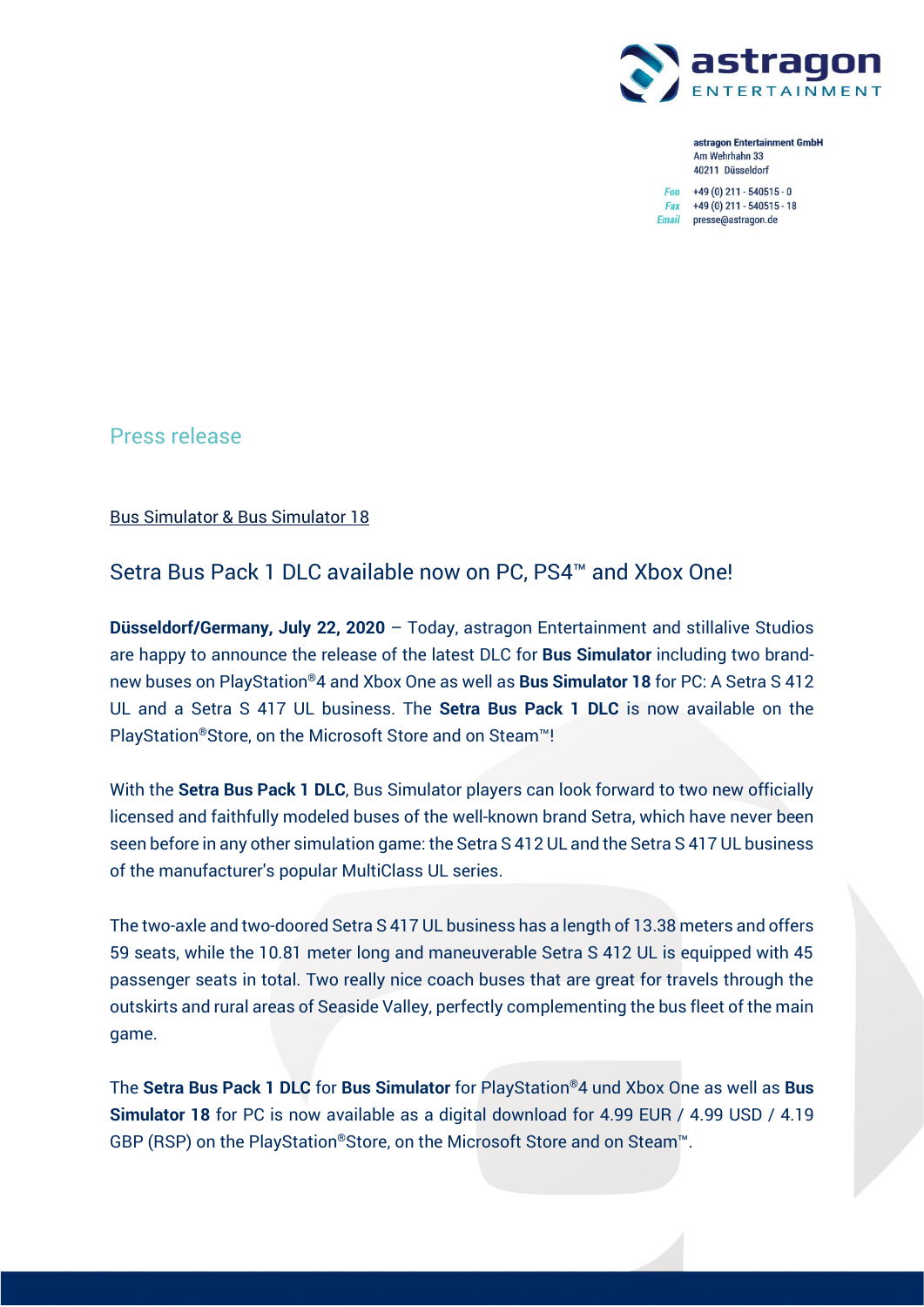**Bus Simulator** for PS4™ on the PlayStation®Store: [https://store.playstation.com/en-gb/product/EP2430-CUSA11690\\_00-](https://store.playstation.com/en-gb/product/EP2430-CUSA11690_00-BUSSIMXXXXXXXXXX) **BUSSIMXXXXXXXXX** 

**Bus Simulator - Setra Bus Pack 1 DLC** for PS4™ on the PlayStation®Store: [https://store.playstation.com/en-gb/product/EP2430-CUSA11690\\_00-CESD66046C800000](https://store.playstation.com/en-gb/product/EP2430-CUSA11690_00-CESD66046C800000)

**Bus Simulator** for Xbox One on the Microsoft Store: <https://www.microsoft.com/p/bus-simulator/brhb1g8f8zcb>

**Bus Simulator - Setra Bus Pack 1 DLC** for Xbox One on the Microsoft Store: <https://www.microsoft.com/p/setra-bus-pack-1/9PLVT81901PP>

**Bus Simulator 18** for PC on Steam™:

[http://store.steampowered.com/app/515180/Bus\\_Simulator\\_18/](http://store.steampowered.com/app/515180/Bus_Simulator_18/)

**Bus Simulator 18 - Setra Bus Pack 1 DLC** on Steam™:

[https://store.steampowered.com/app/1149720/Bus\\_Simulator\\_18\\_\\_Setra\\_Bus\\_Pack\\_1](https://store.steampowered.com/app/1149720/Bus_Simulator_18__Setra_Bus_Pack_1)

## **Please visit us at:**

| Homepage:  | https://www.bussimulator-game.de/          |
|------------|--------------------------------------------|
| Facebook:  | https://www.facebook.com/BusSimulatorGame/ |
| Twitter:   | https://twitter.com/BusSimGame             |
| Instagram: | https://www.instagram.com/bussimgame/      |
| Discord:   | https://discord.gg/astragon                |

© 2020 astragon Entertainment GmbH and stillalive studios. Published and distributed by astragon Entertainment GmbH. Bus Simulator 18, astragon, astragon Entertainment and its logos are trademarks or registered trademarks of astragon Entertainment GmbH. "Mercedes-Benz" and the "three-pointed star in a ring" are trademarks of Daimler AG and used under license by astragon Entertainment GmbH. Manufactured under license from MAN. MAN is a trademark of MAN Truck & Bus AG. IVECO BUS and URBANWAY are brands of CNH Industrial. Manufactured under license from CNH Industrial. "Setra" and "K im Kreis" are trademarks of EvoBus GmbH and used under license by astragon Entertainment GmbH. Unreal, Unreal Engine, the circle-U logo and the Powered by the Unreal Engine logo are trademarks or registered trademarks of Epic Games, Inc. in the United States and elsewhere. All intellectual property relating to the buses and bus equipment, associated brands and images (including trademarks and/or copyrighted materials) featured in the game are therefore the property of their respective companies. The buses in this game may vary from the actual products in shape, colour and performance. All rights reserved. Kinect, Xbox, Xbox 360, Xbox One and Xbox LIVE are either registered trademarks or trademarks of the Microsoft group of companies. The "PS" Family logo and "PS4" are registered trademarks of Sony Interactive Entertainment Inc. All other names, trademarks and logos are property of their respective owners.